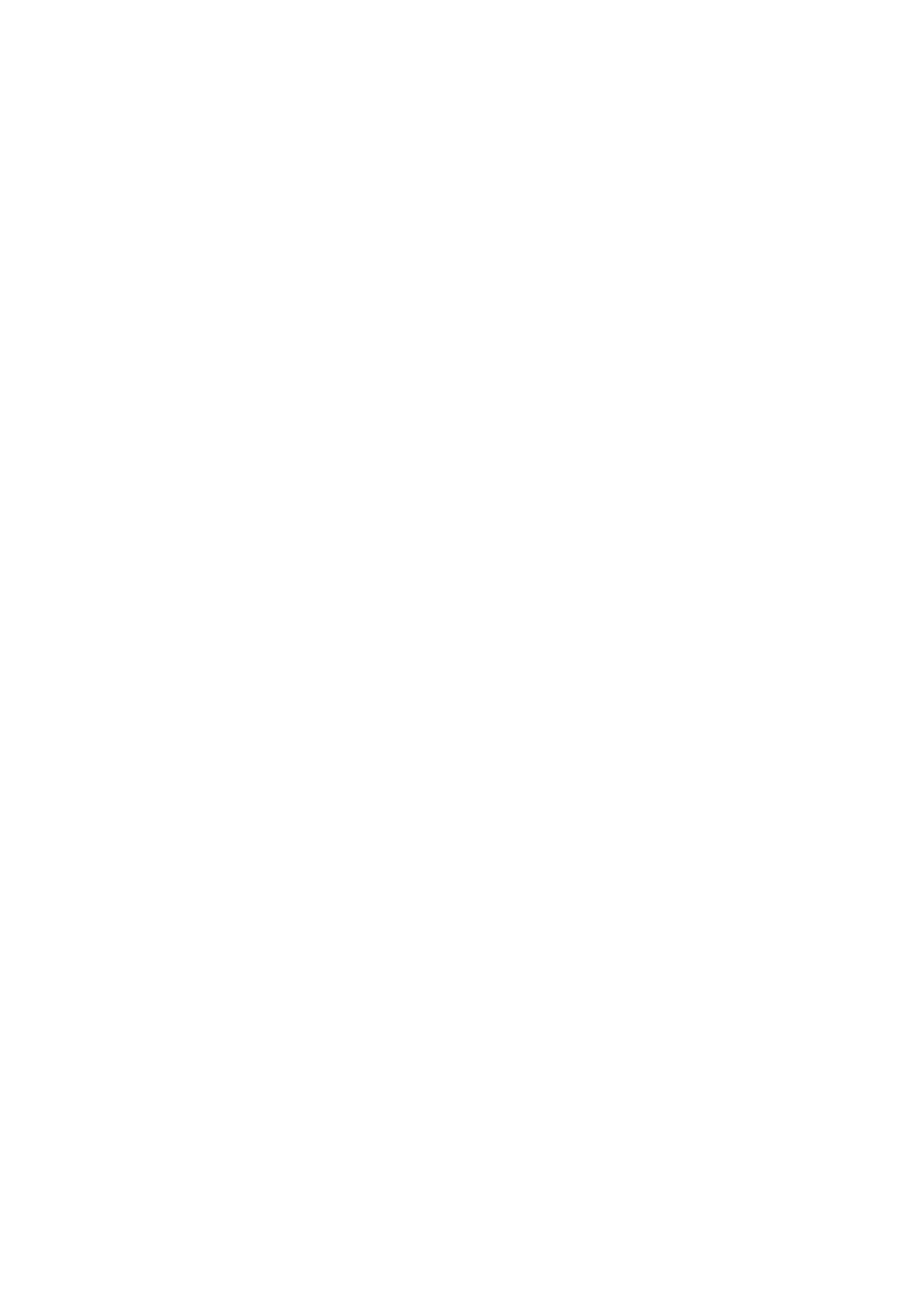# **Table of contents**

| 1            |                                   | <b>Introduction</b>                                     | 4  |
|--------------|-----------------------------------|---------------------------------------------------------|----|
| $\mathbf{2}$ | <b>Scope of delivery</b>          |                                                         |    |
|              | 2.1                               | Control unit                                            | 5  |
|              | 2.2                               | Accessories (can be purchased separately)               | 5  |
| 3            |                                   | <b>Technical information</b>                            | 6  |
|              | 3.1                               | General description of the furnace VITA VACUMAT 6000 MP | 6  |
| 4            |                                   | <b>Technical data</b>                                   | 6  |
|              | 4.1                               | Dimensions/weights                                      | 6  |
|              |                                   | 4.1.1 Furnace VITA VACUMAT 6000 MP                      | 6  |
|              | 4.2                               | Electrical data                                         | 6  |
|              |                                   | 4.2.1 Furnace                                           | 6  |
|              |                                   | 4.2.2 Vacuum pump                                       | 6  |
| 5            |                                   | <b>Intended use</b>                                     | 7  |
| 6            |                                   | <b>Safety information</b>                               | 7  |
|              | 6.1                               | Pictograms                                              | 7  |
| 7            |                                   | <b>Ambient conditions</b>                               | 8  |
| 8            |                                   | <b>Safety functions</b>                                 | 8  |
| 9            | <b>Installation and first use</b> |                                                         |    |
|              | 9.1                               | Installation location                                   | 9  |
|              | 9.2                               | Device connections                                      | 9  |
|              | 9.3                               | Pressurized air connection                              | 10 |
|              | 9.4                               | Status display                                          | 10 |
|              | 9.5                               | Fuses                                                   | 10 |
|              | 9.6                               | Information about the identification plates             | 10 |
|              | 9.7                               | Connecting the device to the mains voltage              | 11 |
|              | 9.8                               | Switching off the device or stopping its operation      | 11 |
|              |                                   | <b>10 Cleaning the furnace</b>                          | 12 |
|              |                                   | 10.1 Cleaning firing for the firing chamber             | 12 |
|              |                                   | 10.2 Firing chamber insulation                          | 12 |
|              |                                   | 11 CE mark                                              | 12 |
|              | 12 Fan                            |                                                         | 12 |
|              |                                   | 13 Mains power supply failure                           | 13 |
|              |                                   | <b>14 Warranty and liability</b>                        | 13 |
|              |                                   | 14.1 Spare parts                                        | 13 |
|              |                                   | 14.2 Service                                            | 13 |
|              |                                   | 15 Alphabetical table of contents                       | 14 |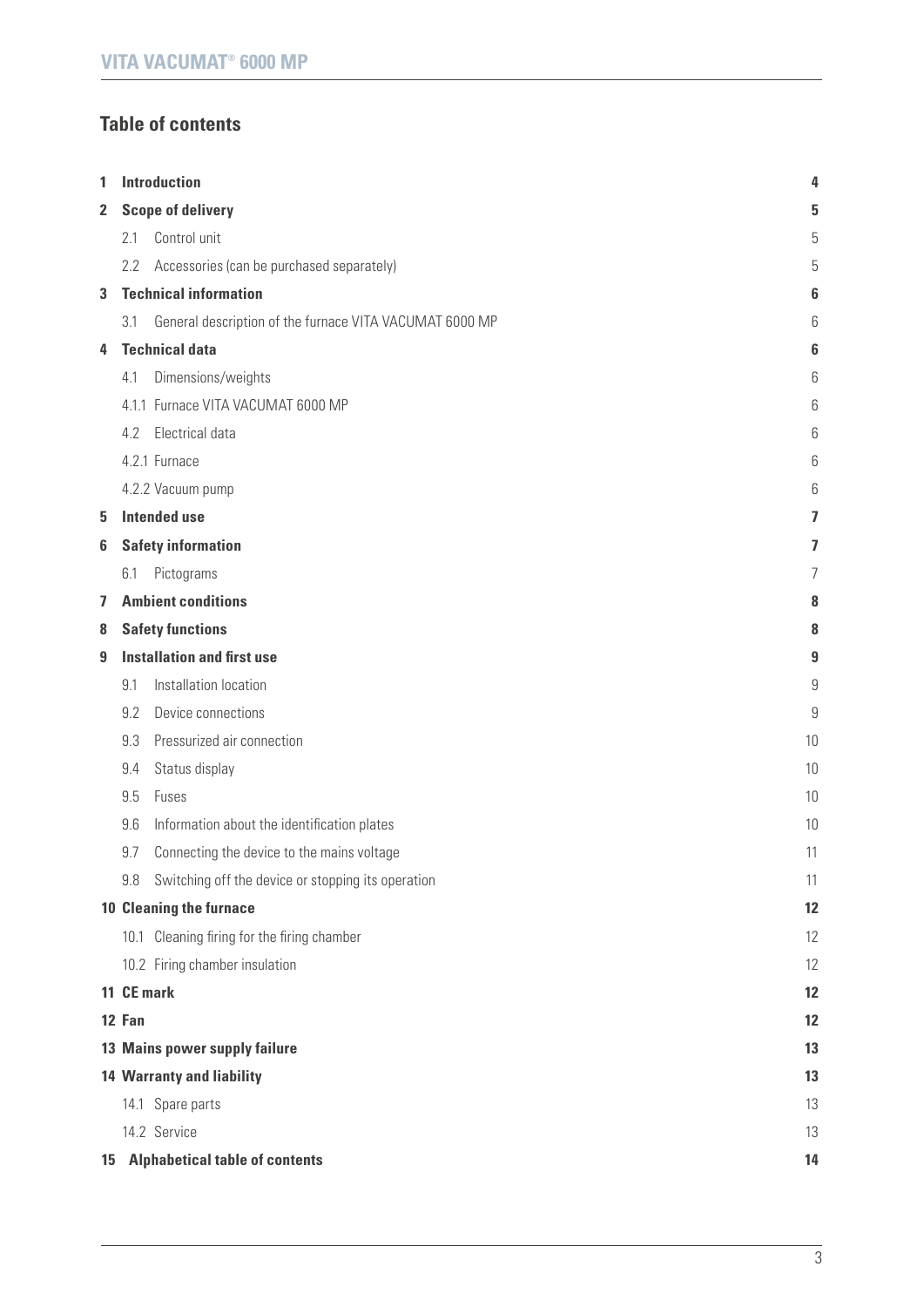# **1 Introduction**

#### **Dear Customer.**

Thank you for choosing to purchase a VITA VACUMAT 6000 MP. This well-designed and proven heating system for ceramic furnaces uses a quartz/ Kanthal firing muffle and newly developed insulating material in the firing chamber, which ensures many years of uniform firing results with all ceramic materials.

The high-quality temperature control and automatic temperature adjustment ensures a precision of plus/minus 1°C.

This device has been designed according to the the latest state-of-the-art technology and complies with all international safety standards. However, incorrect usage can impact the health and safety of the user, as well as damage the device. Please read this operating manual carefully and follow the information provided.

Reading and understanding this operating manual will help you maintain safety, reduce expenses as a result of repairs and downtime and increase the reliability and service life of the device. All of the illustrations and drawings in this operating manual are intended for general explanatory purposes and are not authoritative for the detailed construction of the device.

The operating manual must always be kept close to the device. It must be read and followed by all persons responsible for performing tasks, such as operation, troubleshooting during operation and cleaning and servicing (maintenance, inspection, repairs), either with or on the device.

We hope that you will find using the VITA VACUMAT 6000 MP to be an enjoyable and successful experience.

#### **Copyright**

These operating instructions must be treated as confidential. They should only be used by authorized persons. They may only be transmitted to third parties with the written consent of VITA Zahnfabrik H. Rauter GmbH & Co. KG.

All documentation is protected by copyright.

The transmission and reproduction of documents, even excerpts, and the use and communication of their content are not permitted without express written authority.

Violations are an offense and liable to compensation.

We reserve all rights to exercise intellectual property rights.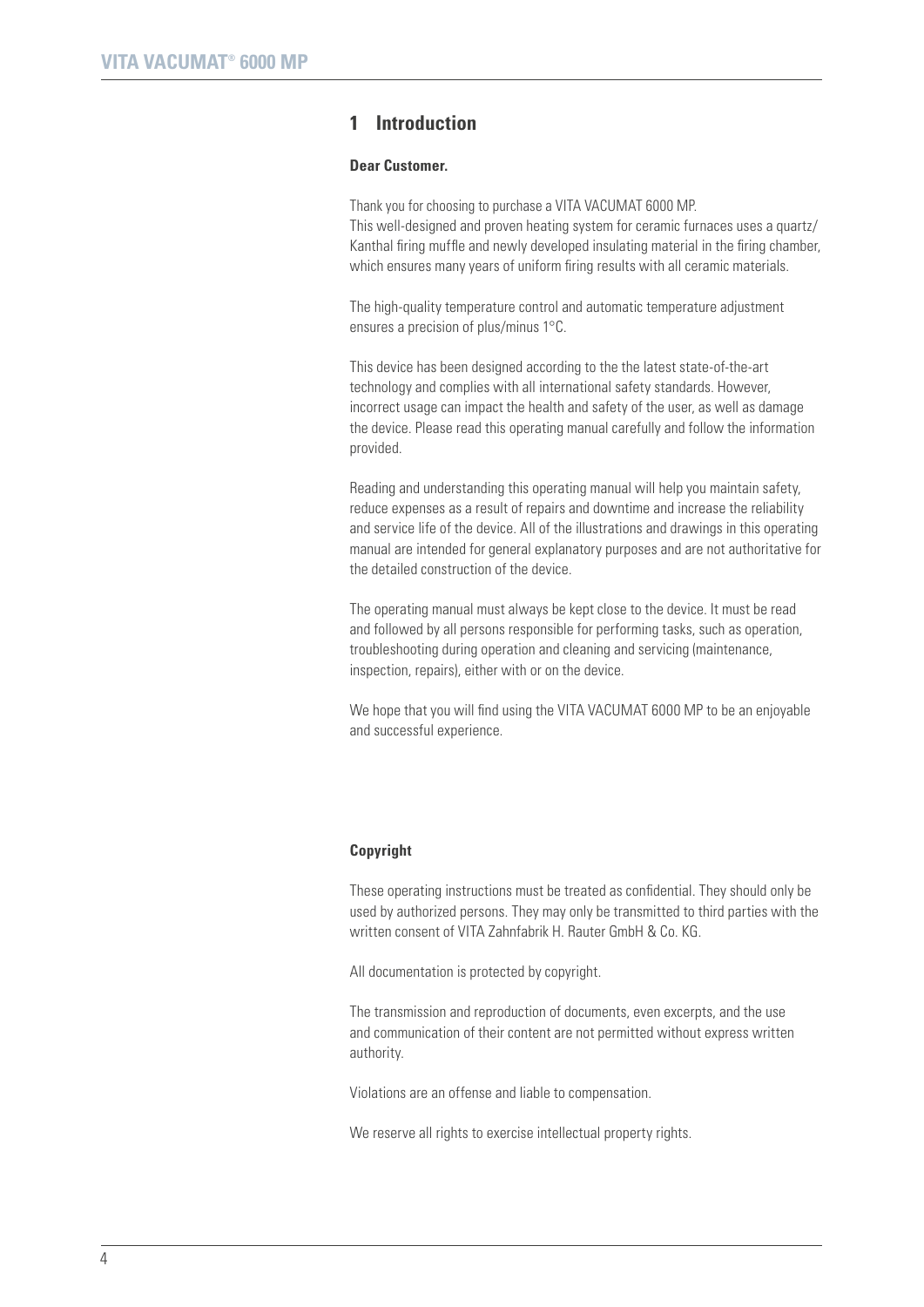# **2 Scope of delivery**

## **Device supplied in a special box with:**

- 1 **VITA VACUMAT 6000 MP** furnace**, coated or in stainless steel**
- 1 firing base, 1 Universal-Press firing base, 1 Universal-Press insertion disc
- 1 plug-in status display
- 1 cable for mains power connection
- 1 furnace tweezer
- 1 package of firing trays  $A + B$
- 1 package of firing trays G
- 1 dental equipment DVD
- 1 cable for the control unit
- 1 pressure regulator for attachment to the vacuum pump
- 1 pressure tube, vacuum tube

## **2.1 Control unit**

The VITA VACUMAT 6000 MP can be equipped with the following control units:

- VITA vPad comfort with 10" TFT-Display, photo viewer, memory for 500 firing programs for control of 1 VITA VACUMAT 6000 M / VITA VACUMAT 6000 MP and VITA ZYRCOMAT 6100 MS.
- VITA vPad excellence with 10" TFT-Display, photo viewer, memory for 1000 firing programs for control of 1 to 4 VITA VACUMAT 6000 M / VITA VACUMAT 6000 MP and VITA ZYRCOMAT 6100 MS.

 $\bigodot$  To operate with 1 VITA VACUMAT 6000 M / 6000 MP or VITA ZYRCOMAT 6100 MS, the VITA vPad comfort can be used. An additional VITA SWITCHBOX is required for the operation of 2 or more VITA VACUMAT 6000 M / 6000 MP / ZYRCOMAT 6100 MS with a VITA vPad excellence.

You will need the VITA MultiPump and the VITA vPad excellence for operation with a VITA vacuum pump for up to 4 VITA VACUMAT 6000 M or VITA VACUMAT 6000 MP

# **Please read the information in the operating manual of the corresponding control unit.**

#### **2.2 Accessories (can be purchased separately):**

- Side panels, set of 2 pc. each
- Vacuum pump: 230/240 V, 50/60 Hz, 115 V, 50/60 Hz or 100 V/60 Hz.
- FDS (Firing Data System) firing data administration program for PC
- Magnetic numbers 1-4, set of 4 pc. each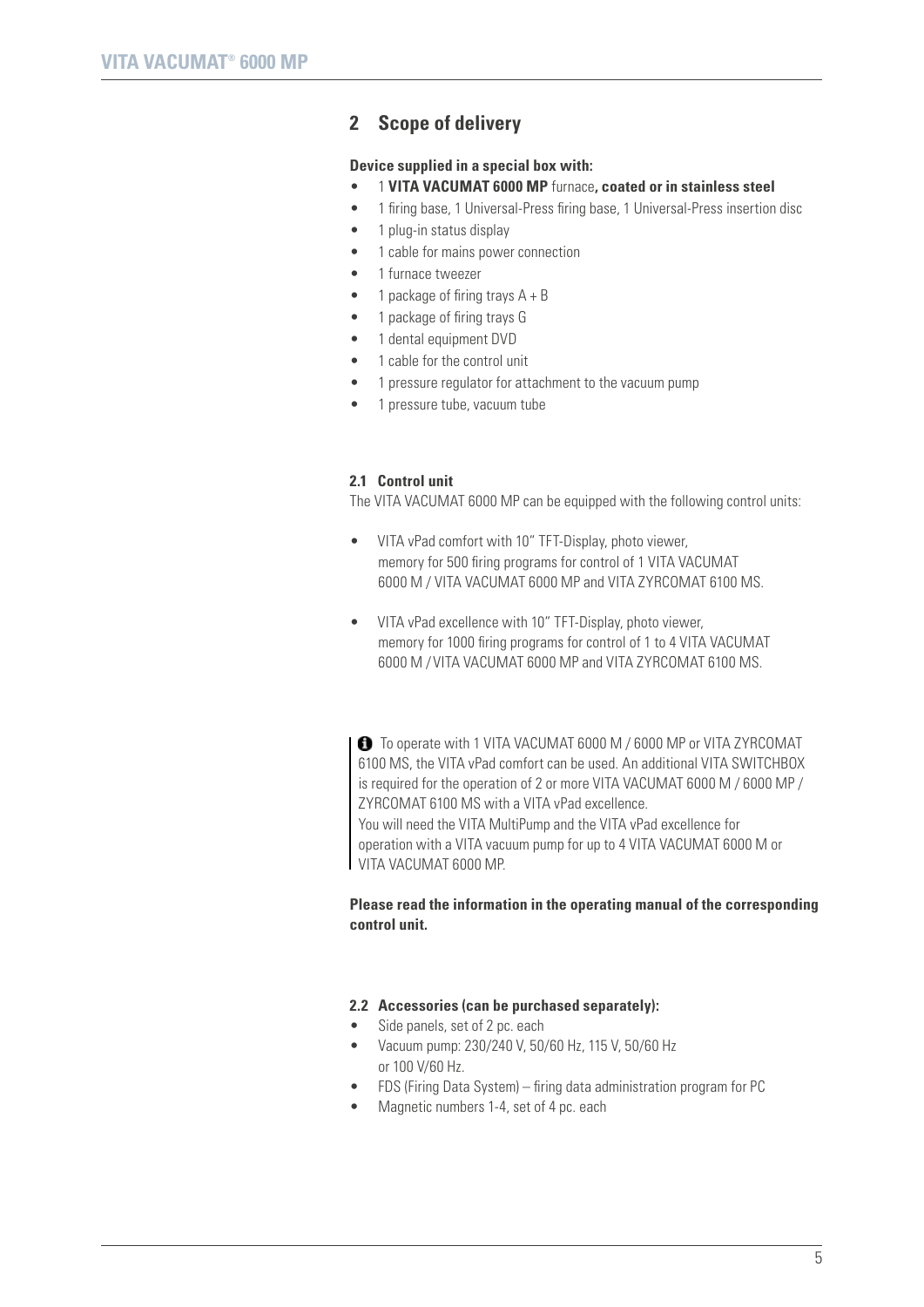# **3 Technical information**

#### **3.1 General description of the furnace VITA VACUMAT 6000 MP**

- High-performance technology extremely accurate temperature control for optimum firing results
- Time-saving, user-friendly convenience and a small footprint
- Casing made of coated or stainless steel plate
- Optical operating status display
- Firing object storage tables, extendable
- High-quality material used to insulate firing chamber
- Quartz firing muffle
- Temperature sensor (platinum/rhodium-platinum)
- Automatic temperature calibration before every program startup
- Temperature accuracy +/- 1°C
- Pneumatic pressing mechanism

# **4 Technical data**

## **4.1 Dimensions / weights**

## **4.1.1 Furnace VITA VACUMAT 6000 MP**

- Width: 230 mm
- Depth: 370 mm
- Height: 630 mm
- Housing, weight: lacquered steel 18.7 kg, stainless steel 20.1 kg.
	- Effective dimensions
		- of the firing chamber: diameter: 90 mm, height: 55 mm
	- Firing chamber temperature: max. 1200°C

## **4.2 Electrical data**

### **4.2.1 Furnace**

| 4.2.2 Vacuum pump |                          |                                       |  |  |
|-------------------|--------------------------|---------------------------------------|--|--|
|                   | nr<br>Power consumption: | 100/110 V AC, 50/60 Hz<br>max. 1500 W |  |  |
|                   | Electrical connection:   | 230 V AC, 50 Hz                       |  |  |

# • Electrical connection: 230 V, 50/60 Hz or 100/110 V, 50/60 Hz

- Power consumption: max. 200 W
	- Final vacuum: < 960 mbar
	- Dimensions: 320 x 110 x 220 mm
	- Weight: approx. 6.4 kg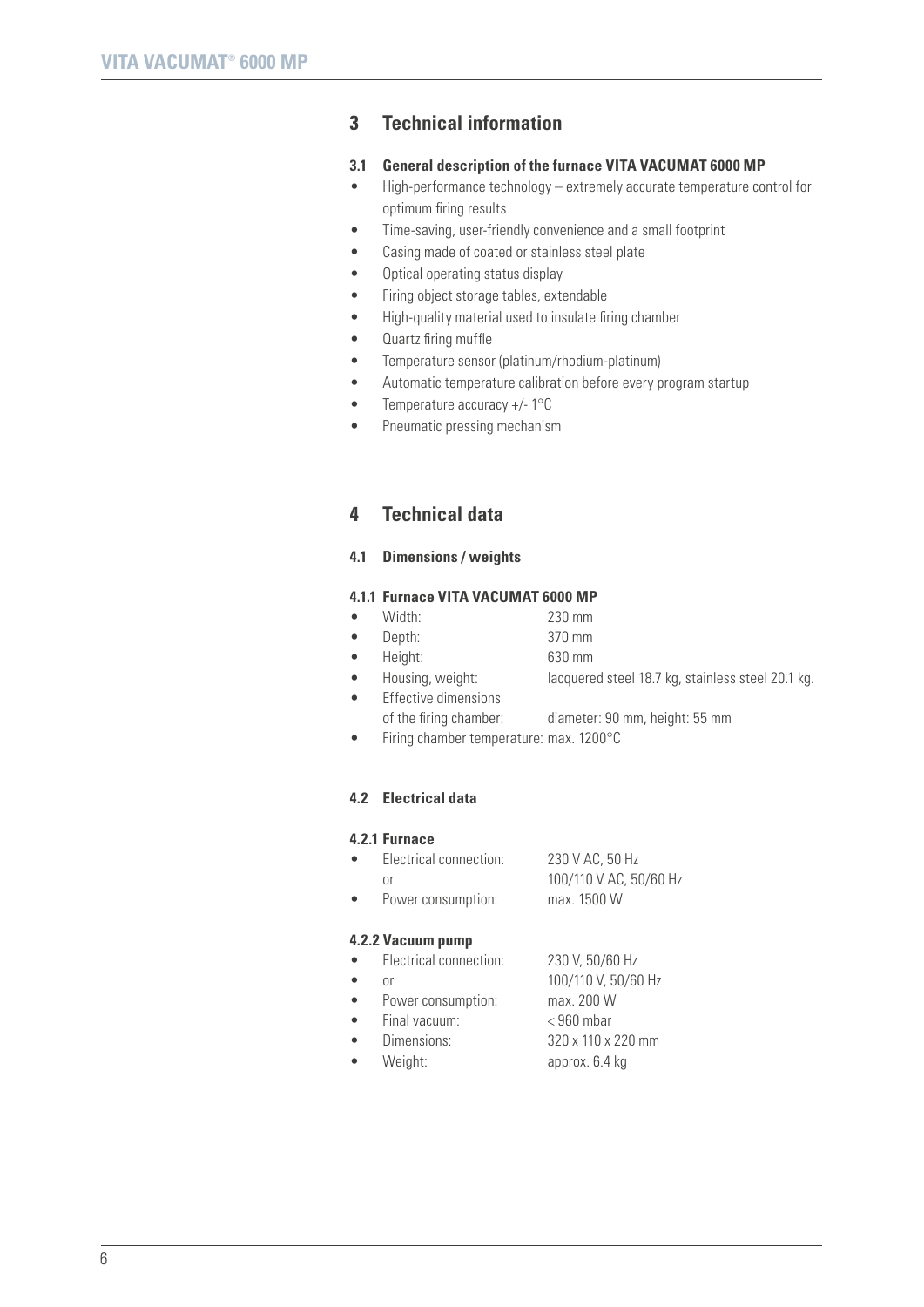# **5 Intended use**

### **Basic information on the instrument design**

The device is designed according to state-of-the-art technology and recognized safety standards. However, if it is used inappropriately, hazards for the health and safety of the user or third parties may arise, as well as the risk of damaging the device and other material property.

## **Unauthorized modes of operation**

The operation of the device with power sources, products, etc., which are subject to hazardous materials regulations, using equipment modified by the user or operation that could have any negative impact on the health of the operating personnel, is not permitted.

### **Authorized modes of operation**

The operation of the device is only permitted if this operating manual has been completely read and understood and the procedures described in it have been observed. Any other or additional use, e.g., processing of products other than those intended, as well as handling of hazardous materials or substances injurious to health, is considered to be contrary to the recommended use. The manufacturer/ supplier will not be liable for any damage resulting from such unauthorized use. The risk of such use is borne exclusively by the user.

|                          | <b>Pictograms</b><br>6.1                                                                                                                                                                                                                                                                                                                                                                                                                                                |  |
|--------------------------|-------------------------------------------------------------------------------------------------------------------------------------------------------------------------------------------------------------------------------------------------------------------------------------------------------------------------------------------------------------------------------------------------------------------------------------------------------------------------|--|
| <b>Hazardous voltage</b> | This pictogram warns the user about hazardous voltage.<br>Before opening the unit, always disconnect the device from the mains<br>current by unplugging the AC adapter.                                                                                                                                                                                                                                                                                                 |  |
| <b>Hot surface</b>       | This pictogram warns the user about hot surfaces that can cause<br>burns.                                                                                                                                                                                                                                                                                                                                                                                               |  |
| Separate disposal        | Dispose of electrical and electronic equipment separately, not with<br>household waste<br>The black bar under the "wheeled bin" symbol indicates that the<br>device was placed on the market after August 13, 2005.<br>Please note that the device is subject to European Community<br>Directive 2002/96/EC (WEEE) and the national laws valid in your<br>country, and it must be disposed of accordingly. Contact your dealer if<br>you need to dispose of the device. |  |
| <b>Note</b>              | This pictogram warns of hazardous situations with the risk of personal<br>injury or damage to the device.                                                                                                                                                                                                                                                                                                                                                               |  |
| <b>Information</b>       | This pictogram points to useful pieces of advice, explanations and<br>supplements regarding the handling of the equipment.                                                                                                                                                                                                                                                                                                                                              |  |

# **6 Safety information**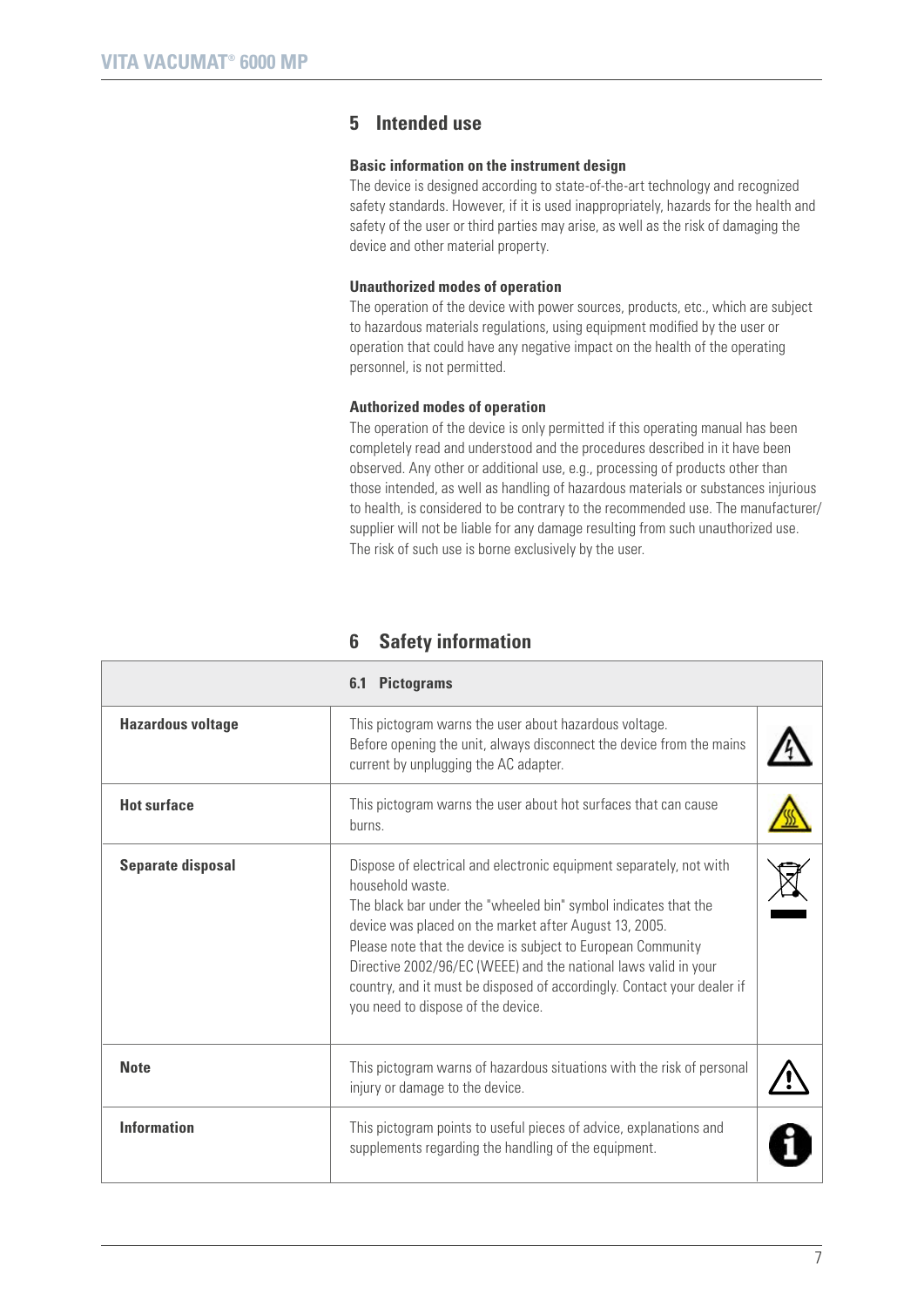# **7 Ambient conditions**

- Use indoors
- Ambient temperature 2°C to 40°C
- Relative humidity: 80% at 31°C
- Max. altitude: 3800 m above sea level (standard elevation zero, NHN).
- Fluctuations in nominal voltage are not greater than plus/minus 10% of the nominal voltage.

# **8 Safety functions**

The furnace is in operation with the control unit

# **VITA vPad comfort or VITA vPad excellence**

and has the following safety and monitoring features:

- Temperature sensor monitoring
- Temperature monitoring
- Vacuum monitoring
- Power failure protection
- Lift monitoring
- Press stroke monitoring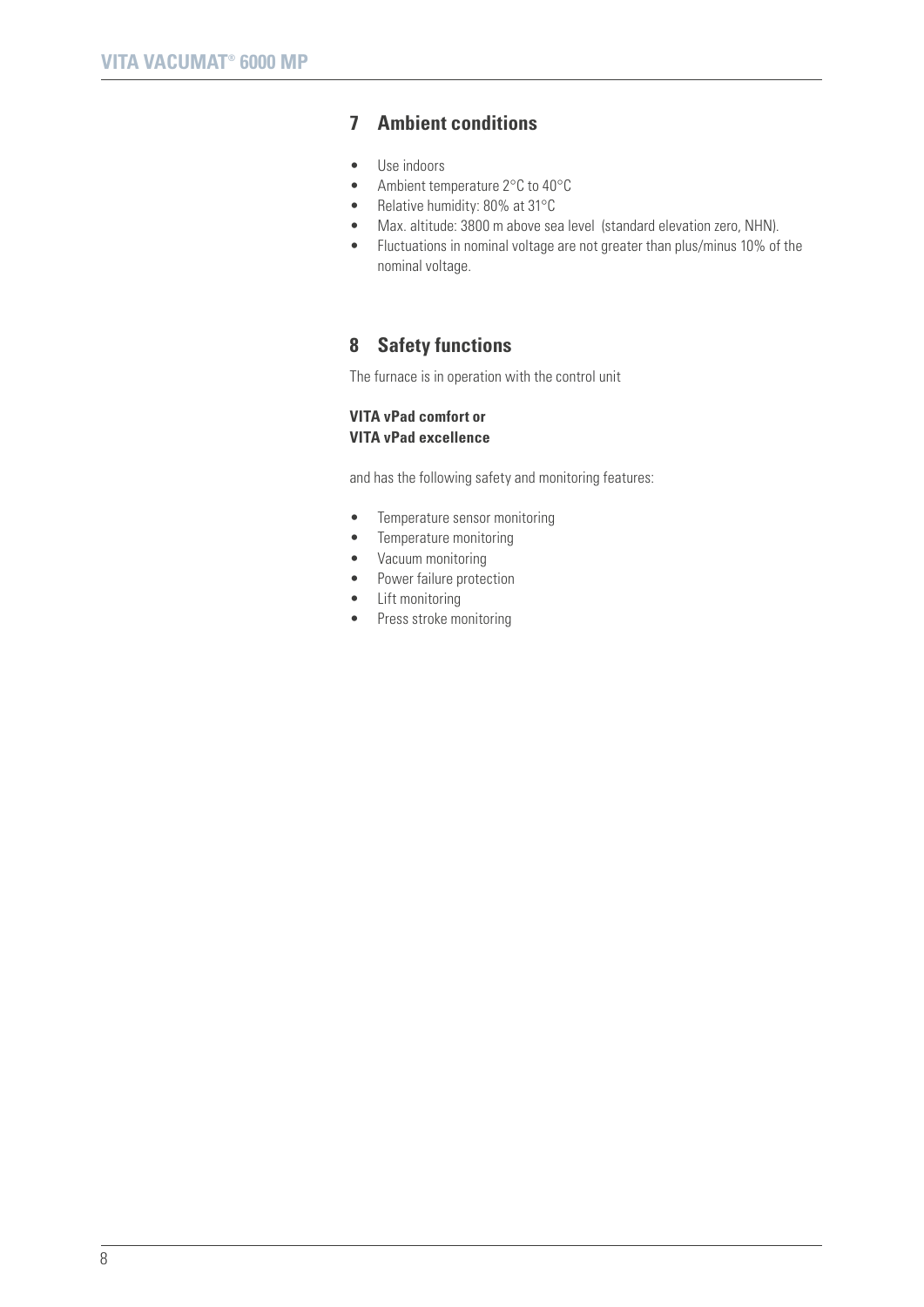# **9 Installation and first use**

# **9.1 Installation location**

- Install the device in a dry, heated room. The distance to the closest wall should be at least 25 cm (see also Section 7. Ambient conditions).
- When the temperature is below 15 $\degree$ C (e.g., after transport), leave the device to stand for approx. 30 minutes at room temperature before using it for the first time.
- Ensure that the surface where the device is installed is heat-resistant. The radiation and heating of the device is within a non-hazardous range. Nevertheless, heat-sensitive surfaces of furniture and veneers could become somewhat discolored over time, due to the constant influence of heat.
- Prevent direct sunlight from coming into contact with the device.
- Do not place any flammable objects in the vicinity of the device. Do not place the control unit directly in the heat radiation area of the firing chamber.
- Do not set up the device in such a way that makes it difficult to press the main switch and pull out the power supply cord.

Before using the device for the first time, read the corresponding operating manual for the control unit.

## **9.2 Device connections**

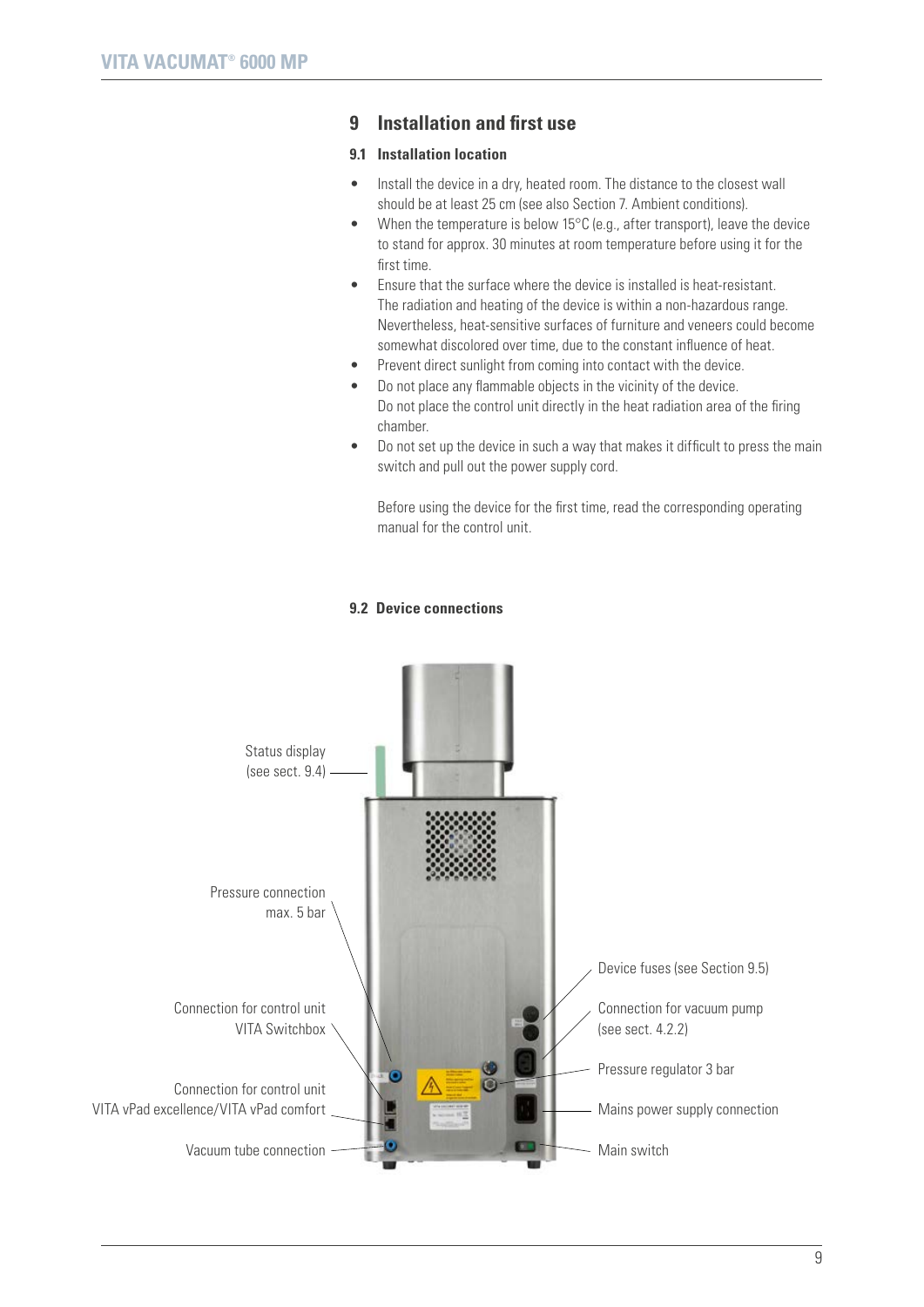

### **9.3 Pressurized air connection**

The vacuum pump is equipped with a pressure regulator.

The input pressure from the laboratory pressurized air network should be a maximum of 6 bar.

Set the pressure output of the device to a maximum of 5 bar.

See the operating manual regarding the settings for the pressing pressure VITA vPad excellence/comfort (see Section 19.3)

## **9.4 Status display**

The status display shows the following operating modes:

- Green device in standby operation
- $Blue program$  active
- Red error

Read the corresponding operating manual for the control unit.

# **9.5 Fuses**

On the back of the device (see Section 9.2) there are 2 fuses for the device. The identification plates show information about the fuses used in the device. Fuses with other ratings must not be used.

230 V model **T 8 H 250 V**

100/110 V model: **T 15 H 250 V**

|                          | 9.6 Information about the identification plates                                                                                                                                                                               |  |
|--------------------------|-------------------------------------------------------------------------------------------------------------------------------------------------------------------------------------------------------------------------------|--|
| <b>Hazardous voltage</b> | This pictogram warns the user about hazardous voltage. Before<br>opening the unit, always disconnect the device from the mains<br>current by unplugging the AC adapter.                                                       |  |
| <b>Residual voltage</b>  | After the back plate has been removed, a residual voltage of up to<br>400 V may still be present in components in the area of the power<br>supply unit on the circuit board, even when the device is switched off.            |  |
| <b>Note</b>              | Do not place any objects in the area of the lift plate.<br>When the device is switched on, the lift will move down to the lower<br>position. For setting down firing objects, use the laterally extendable<br>storage plates. |  |

## **The manufacturer is not liable for accidents to the user occurring when the device is open!**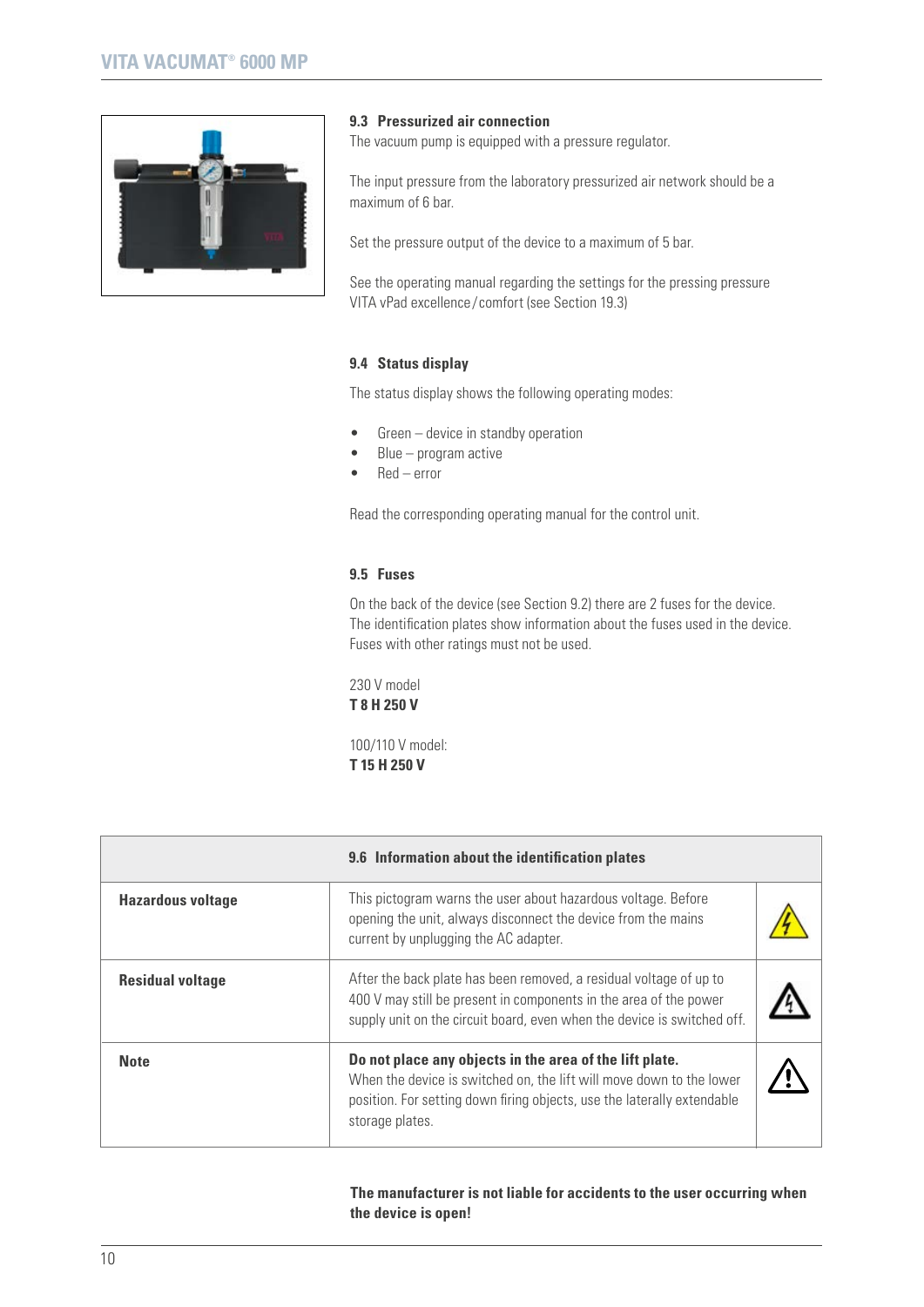Never operate the device in any case without the firing base installed. In continuous operation (max. firing temperature, max. firing time), some parts of the firing chamber may reach high temperatures (above 70°C). Do **not** reach into the open firing chamber when the device is switched on. There is a risk of touching electrically live and hot parts.

#### **9.7 Connecting the device to the mains voltage**

#### **Important! Before first use, please read Section 6 Safety Information!**

For information about the connections, refer to Section 9.2

- Attach the connection cable to the control unit and the furnace.
- Plug in the status display.
- Connect the vacuum pump, electrical connection and tubing connection.
- Connect the device to the mains power supply using the mains power cable supplied.
- Install the pressure tube for the pressing mechanism.

# **Important! Avoid electrical multiway socket outlets with extensions, as there is a risk of fire with overload.**

- Switch on the device at the main switch. The lift moves to the lower position.
- Clean or wipe the lift plate and the lift plate gasket (dust particles from the insulation are deposited during transportation of the device).
- Place the desired firing base on the lift plate.
- To accommodate the investment ring, 1 Universal-Press firing base and 1 Universal-Press insertion disc are available.

**Important: The Universal-Press insertion disc must always be placed in the Universal-Press firing base for firing.**

**Important! Never operate the device in any case without the firing base installed!**

#### **9.8 Switching off the device or stopping its operation**

When the device is not in operation, the lift should be moved into the firing chamber and the device must be switched off at the main switch (see Section 9.2). Closing the firing chamber protects the insulation and prevents moisture absorption.

**Please read the operating instructions for the control unit used.**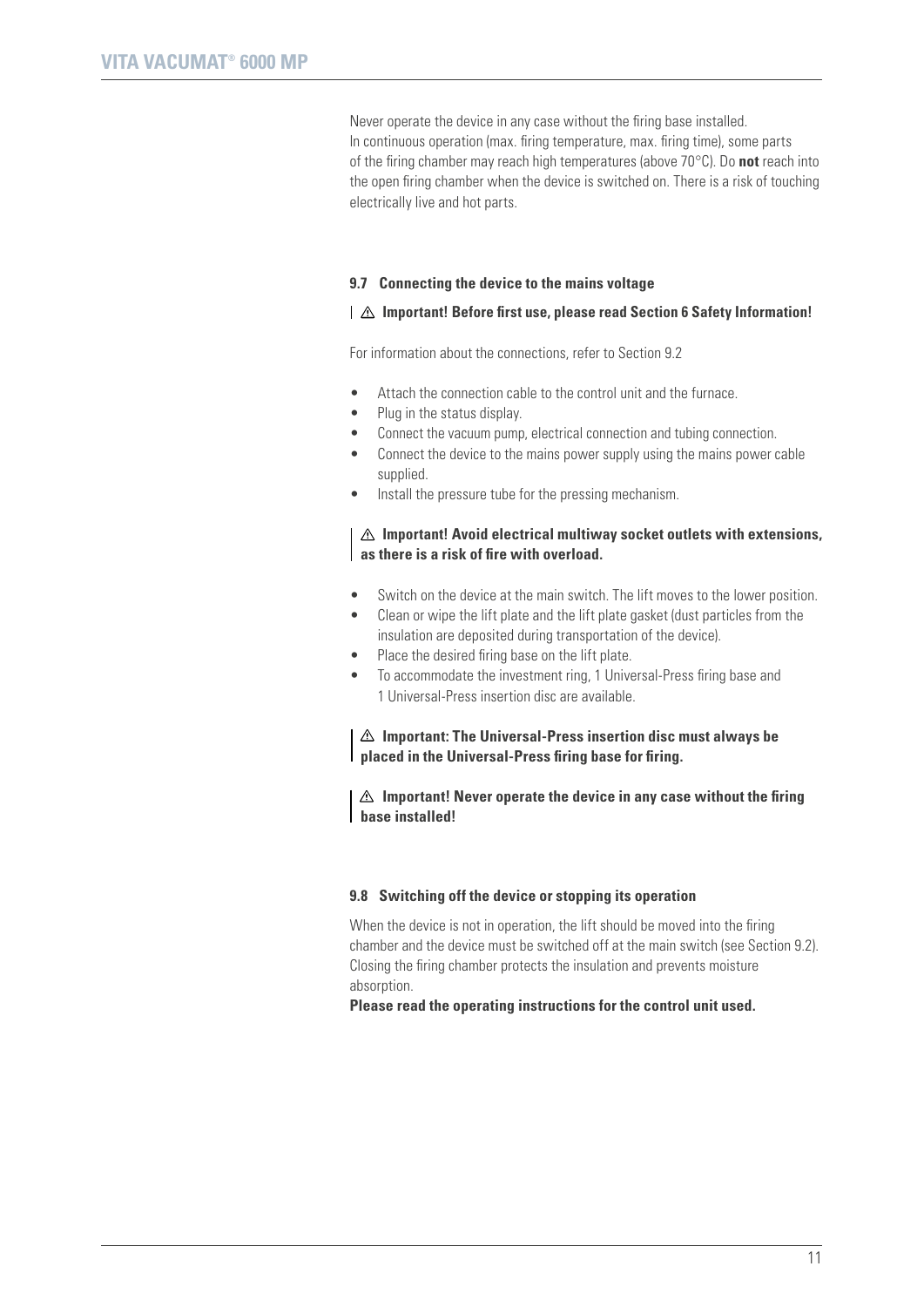# **10 Cleaning the furnace**

#### **Before each cleaning operation, remove the power supply plug!**

It is not necessary to clean the inside of the firing chamber. Cleaning the casing of the firing chamber at regular intervals with a damp cloth contributes to its operating safety.

**In all cleaning work, you must never use any detergents or flammable liquids.**

#### **10.1 Cleaning firing for the firing chamber**

Consult the operating manual of the control unit for information about the cleaning firing.

#### **10.2 Firing chamber insulation**

The firing chamber contains ceramic mineral fibers as insulation material (Index No. 650-017-00-08), which is classified as a CAT 2 carcinogen (Annex VI, EC 1272/2008).

When working with the firing chamber or exchanging the firing muffle, fiber dust may be discharged. Exposure to this dust can potentially be carcinogenic on inhalation, as well as result in irritation of the skin, eyes and respiratory organs. When exchanging the firing muffle, please proceed as follows:

- Wear long-sleeved protective clothing
- Wear safety goggles as well as protective gloves
- Use a dust vacuum system or wear a FFP 2 respirator.

Once work has been completed, rinse dust from unprotected skin using cold water. Wash workwear separately from everyday clothing.

# **11 CE mark**

With the CE mark, a legally binding declaration is made that the device meets the essential requirements of European Community Directive 2006/95/EC (Low-Voltage Directive) as well as of European Community Directive 2004/108/EC (EMC Directive).

# **12 Fans**

The device is equipped with two fans. The fans are temperature-controlled. Activation, deactivation and speed of the fans are controlled automatically. The fans prevent excessive heating of the device itself and the pressing mechanism and contribute to the overall operating safety. If a fan fails, an error message is shown on the display (for information about this, refer to the Error Messages section of the control unit's operating manual). For safety reasons, the device should not be operated without a fan. The upper cover of the firing chamber and the openings in the rear cover must not be closed or blocked.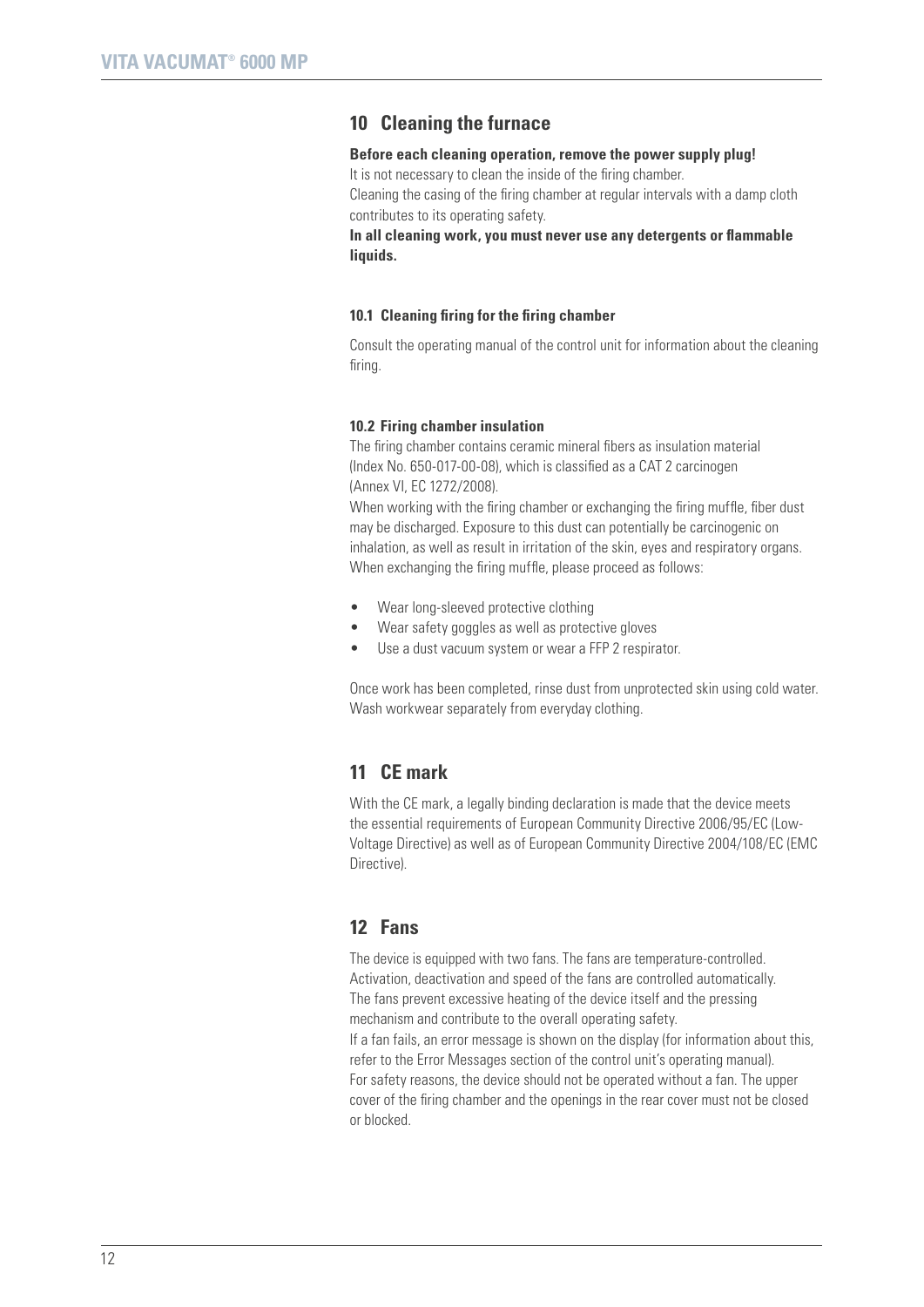# **13 Mains power supply failure**

The instrument is equipped with power supply failure protection. This component prevents a program interruption and any incorrect firing in the event of a brief failure of the mains power supply. The power failure protection is activated as soon as the mains power supply fails when a firing program is running.

#### **Mains voltage failure time less than approx. 15 sec.**

The program continues to run and is not interrupted. The display is out of order during this period. Once mains power is supplied again and the program interruption is over, the running program reappears in the display.

#### **Mains voltage failure time longer than approx. 15 sec.**

The program is interrupted and the display is out of order. Once mains power is supplied again, the display indicates that there was a power failure.

**Important! Once mains power is supplied again, the time required for the control unit to switch back on again is approx. 20 seconds.**

# **14 Warranty and liability**

The warranty and liability are based on the terms and conditions stipulated in the contract.

**O** In the event of software modifications without the knowledge and approval of VITA Zahnfabrik H. Rauter GmbH & Co. KG, all liability and warranty claims are invalidated.

#### **14.1 Spare parts**

Spare parts must comply with the technical requirements specified by the manufacturer. This is always ensured when using original VITA spare parts.

#### **14.2 Service**

Additional information on this device is available on our homepage: **http://www.vita-zahnfabrik.com**

Software updates are available for download under **Documents & Media / Download Center / Product Information / Software Updates.** An option to register is also provided via **Service / Update Messenger** so that the latest information on the device is automatically emailed to you.

In case of technical queries regarding the device or regarding repair services and warranty provisions, contact us at:

**Email: instruments-service@vita-zahnfabrik.com Tel. +49 (0) 7761 / 562-105, -106, -101** 

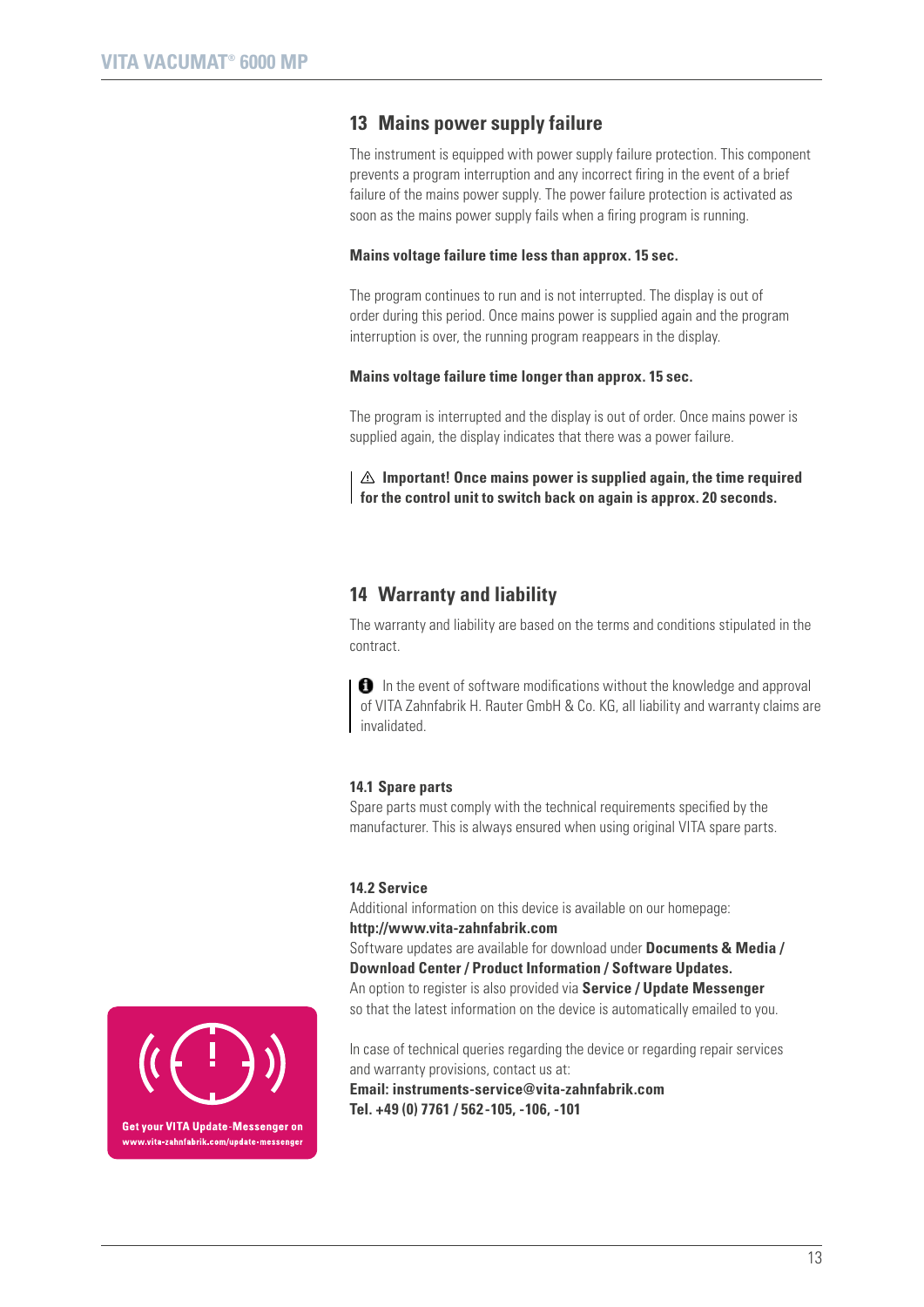# **15 Alphabetical table of contents**

# **A**

| Α                             |                | P                               |      |
|-------------------------------|----------------|---------------------------------|------|
| Accessories                   | 5              | Pictograms                      | 7    |
| Ambient conditions            | 8              | Power failure protection        | 13   |
| Authorized modes of operation | 7              | Pressure connection             | 10   |
| C                             |                | S                               |      |
| CE mark                       | 12             | Safety functions                | 8    |
| Cleaning the device           | 12             | Safety information              | 7    |
| Cleaning work                 | 12             | Scope of delivery               | 5    |
| Connecting the device to the  |                | Service                         | 13   |
| mains voltage                 | 11             | Spare parts                     | 13   |
| Copyright                     | 4              | Startup                         | 9    |
|                               |                | Status display                  | 9,10 |
| D                             |                | Switching off the device        | 11   |
| Device connections            | 9              |                                 |      |
| Dimensions/weights            | 6              | T                               |      |
| Disposal                      | 7              | Technical data                  | 6    |
|                               |                | Technical information           | 6    |
| E                             |                |                                 |      |
| Electrical data               | 6              | U                               |      |
|                               |                | Unauthorized modes of operation | 7    |
| F                             |                |                                 |      |
| Fan                           | 12             | V                               |      |
| Firing chamber insulation     | 12             | Vacuum pump                     | 6    |
| Fuses                         | 10             | VITA vPad comfort               | 5    |
|                               |                | VITA vPad excellence            | 5    |
| G                             |                |                                 |      |
| General description           | 6              |                                 |      |
| Guarantee                     | 13             |                                 |      |
| ı                             |                |                                 |      |
| Identification plates         | 10             |                                 |      |
| Installation and first use    | 9              |                                 |      |
| Installation location         | 9              |                                 |      |
| Installation plates           | 10             |                                 |      |
| Intended use                  | $\overline{7}$ |                                 |      |
| L                             |                |                                 |      |
| Liability                     | 10, 13         |                                 |      |
| M                             |                |                                 |      |
| Mains power supply failure    | 13             |                                 |      |
| Mains voltage failure time    | 13             |                                 |      |

 $\overline{14}$